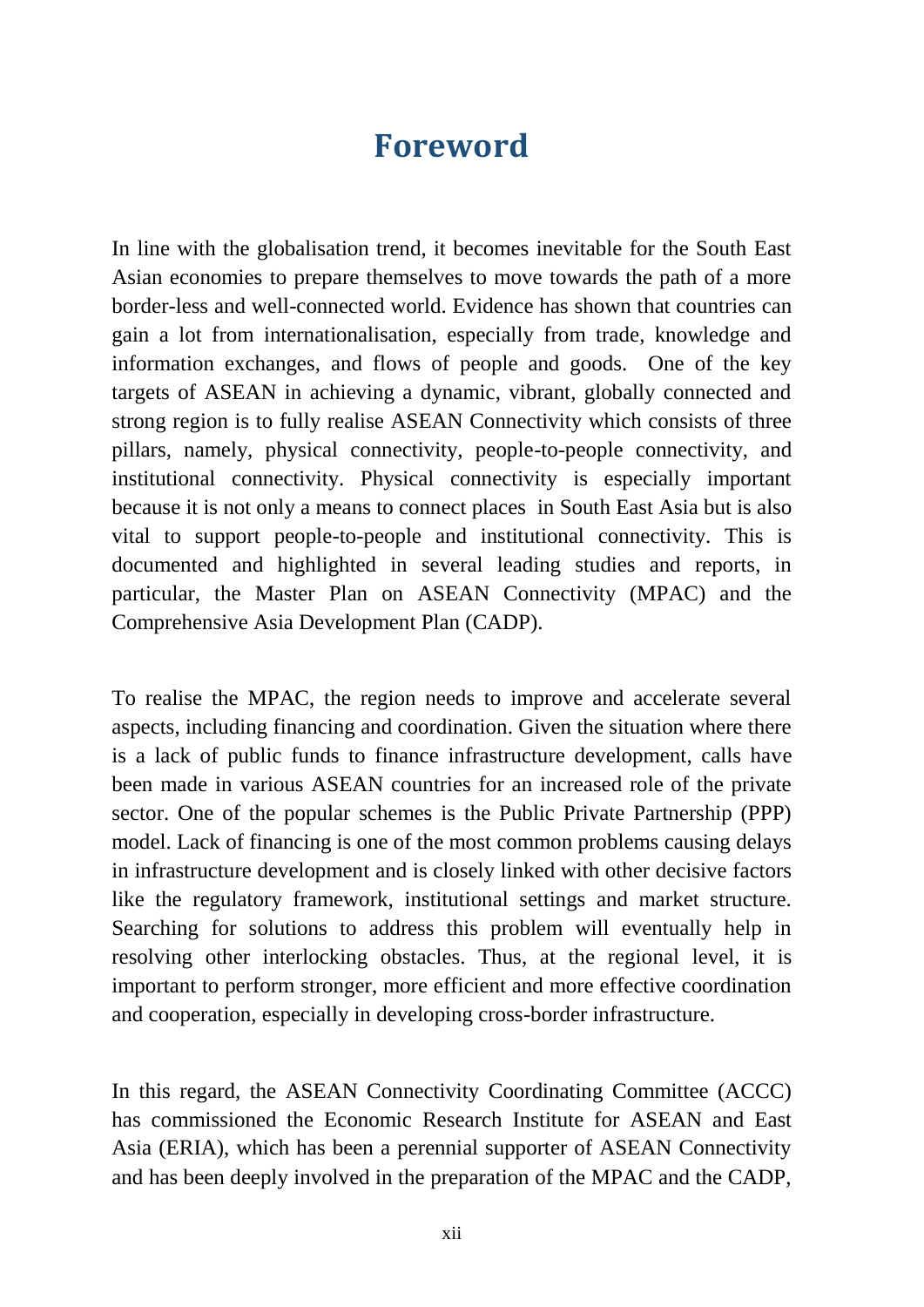to conduct a study on financing modalities in South East Asia to accelerate the realisation of the MPAC. For this study, ERIA set up a team composed of 13 scholars and experts. This report titled "Financing ASEAN Connectivity" is the final output of their hard work and commitment.

This report is important because it provides a comprehensive picture of the infrastructure situation and policy in ten ASEAN Member States (AMSs) and gives an analysis of fundamental problems. It also presents principles of PPP policy that recognize the uniqueness of South East Asia and thereupon offers recommendations for concrete actions.

In particular, the report notes that different stages of infrastructure policy, financing method, and financial capacity in the AMSs should be recognised as unique features. It also takes into account innovative ways of financing in search for specific modalities that will suit specific AMSs. Therefore, the key to accelerating PPP development in South East Asia is to apply innovative financing without jeopardizing the economy.

Concrete steps must be taken by ASEAN leaders to realise better connectivity in the region. There are identified challenges ahead, especially in expanding the markets (including financial and capital markets, construction market, and related services markets), improving business climate, working from planning to implementation stages, realising cross-border infrastructure, and getting potential, yet unutilised, funds. To be realistic, many of the above can only be addressed in the medium term period; and while efforts to address them must be done, short-term innovations may be needed to improvise and provide factual immediate solutions. These can be answered through appropriate regulatory framework and consistent law enforcement, systematic capacity building, efficient and effective institutionalised working mechanisms, and strengthened regional coordination to harmonise cross-border cooperation.

The list of tasks to do is long but the region can support one another, started by having regular and focused communication and interaction in an equal forum. It is for this reason that the report's major recommendation is to establish the ASEAN PPP Forum. To accompany this and support the